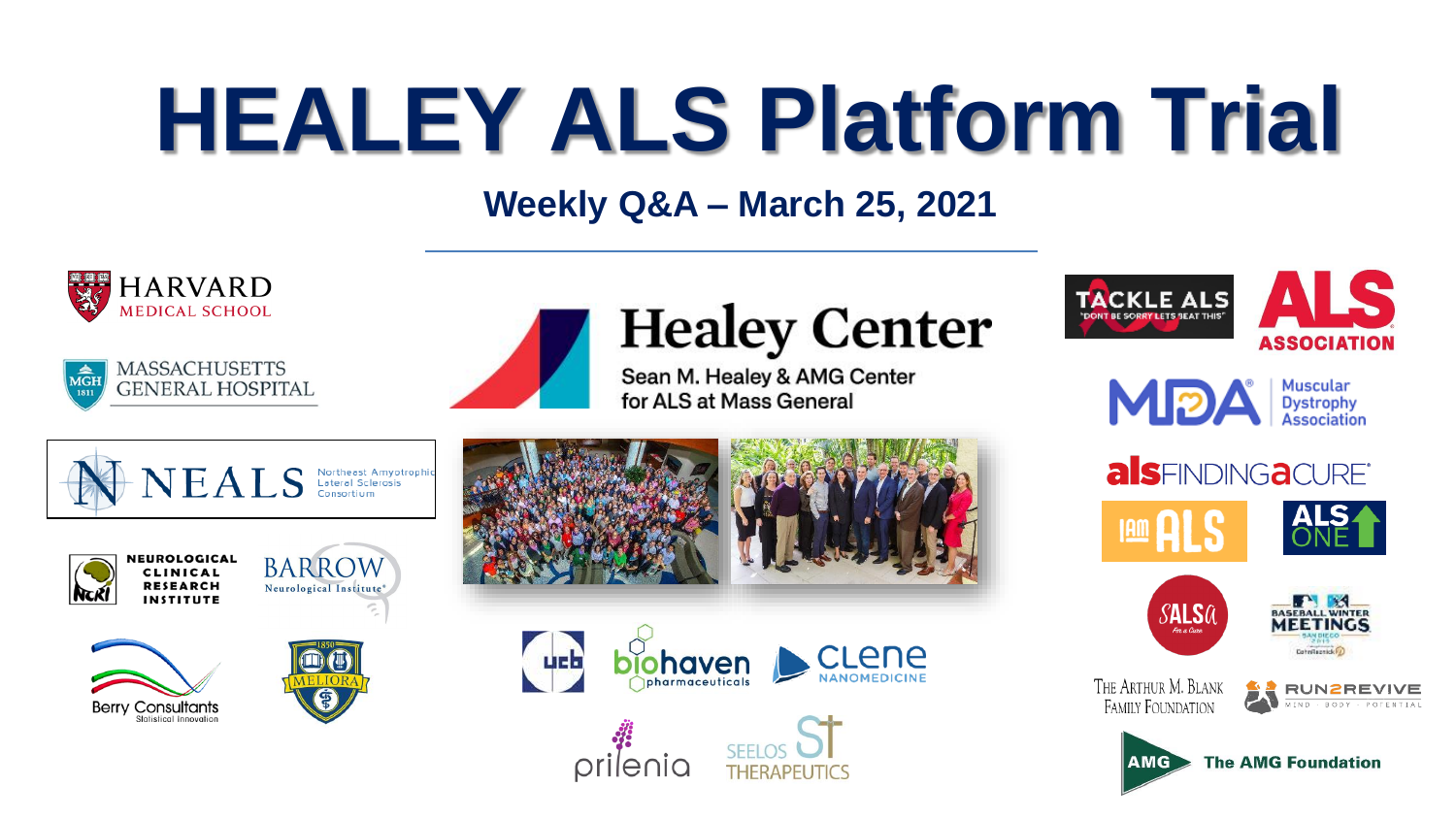#### **Perpetual Adaptive Trial Randomization Ratio 3:1; Shared Placebo Open Label Extension offered**

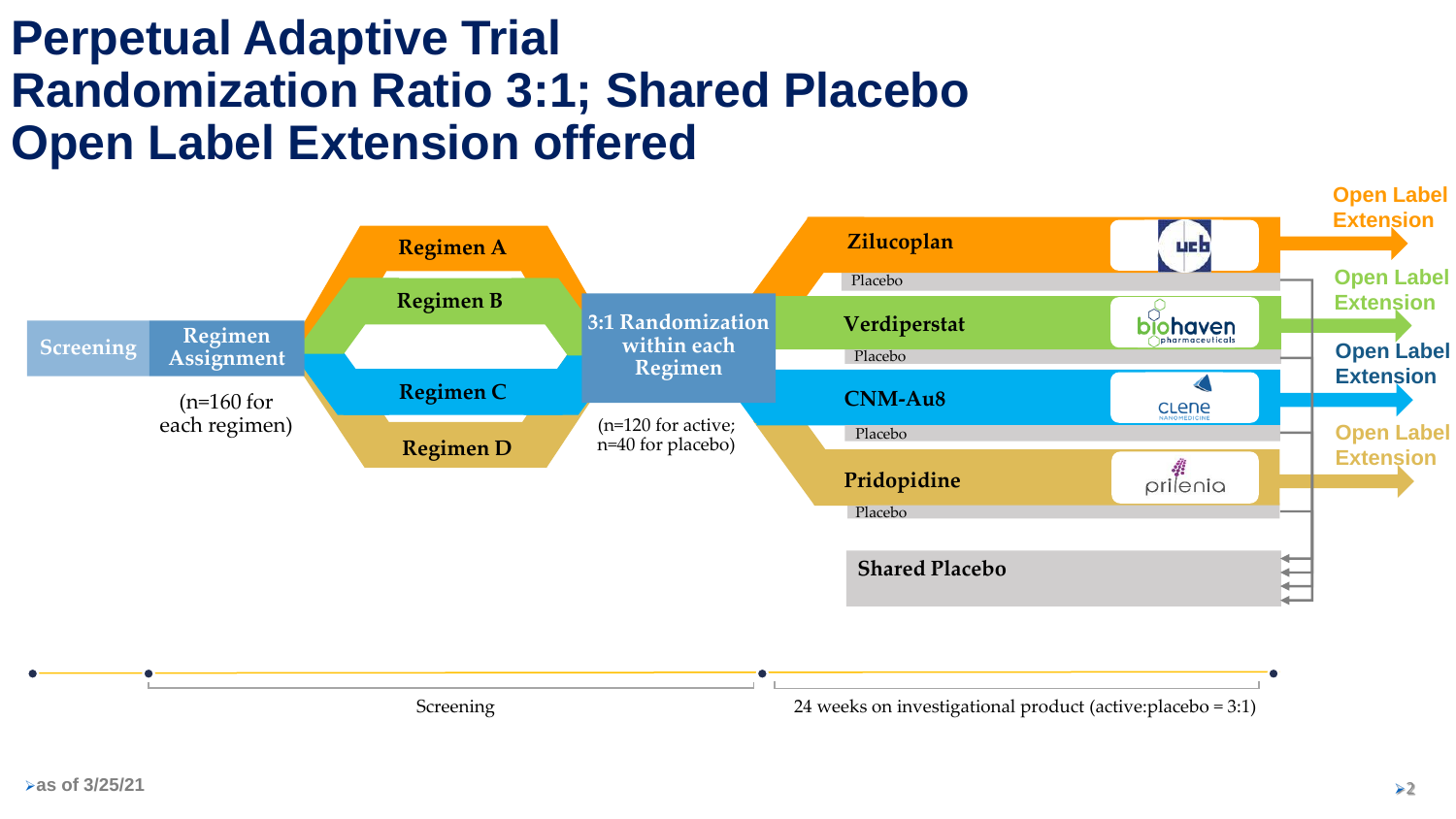### **How to Find a Center Near You**



#### 48 sites are actively enrolling

Contact Info of Participating Sites by State

➢**https://www.massgeneral.org/neurology/als/research/platform-trial-sites**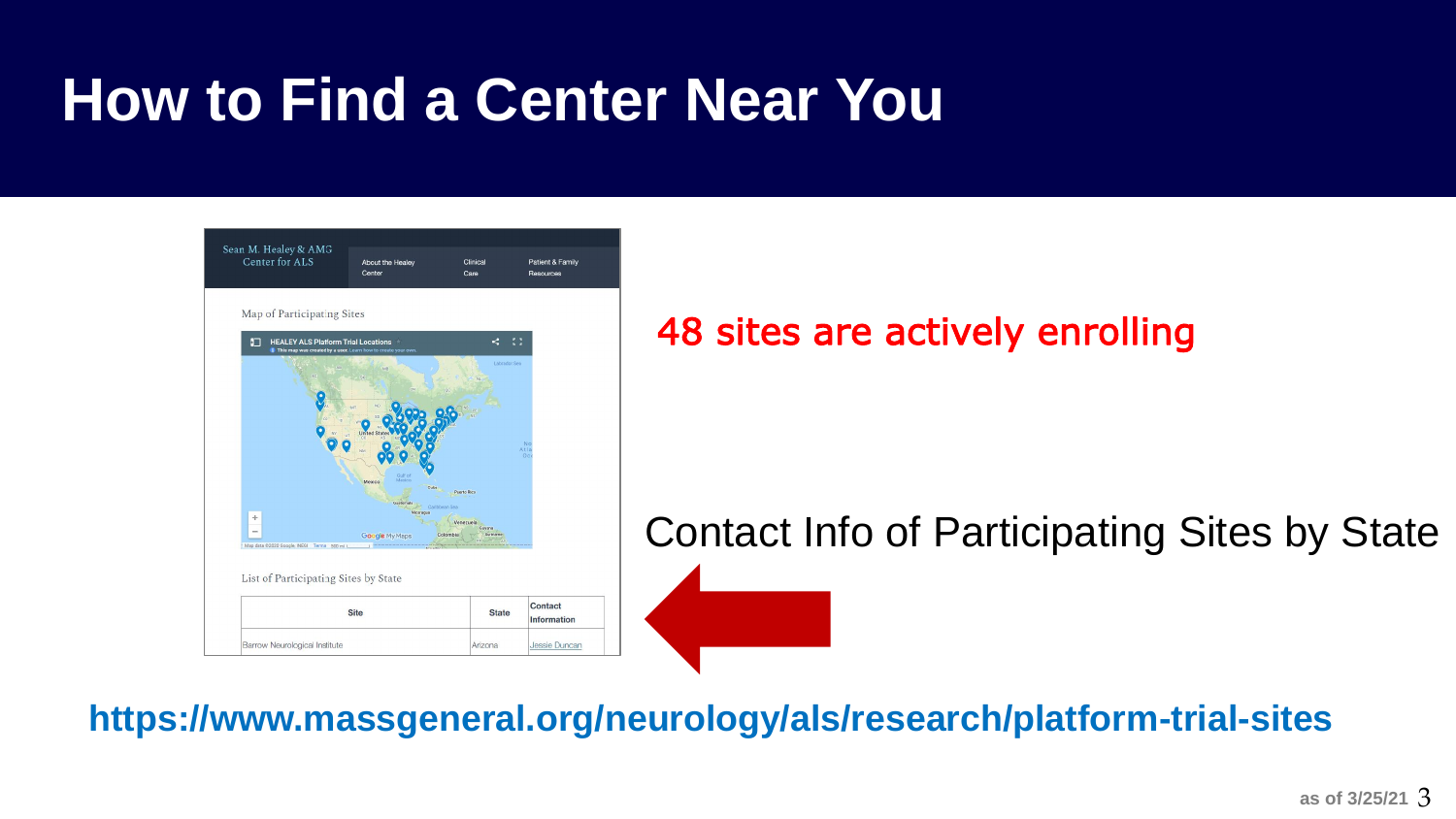# **List of enrolling sites as of March 25, 2021 48 sites are enrolling**

- **Texas Neurology**
- **Mass General Hospital**
- **UTHSCSA**
- **Hospital for Special Care**
- **Holy Cross Hospital**
- **Thomas Jefferson**
- **Houston Methodist**
- **Henry Ford Health System**
- **Barrow Neurological Institute**
- **Ohio State University**
- **Northwestern University**
- **University of Chicago**
- **Wake Forest**
- **University of Nebraska**
- **Loma Linda University**
- **University of Washington**
- **University of Iowa**
- **Washington University**
- **University of Pennsylvania**
- **University of Michigan**
- **California Pacific Medical Center**
- **Penn State Hershey**
- **UMass Worcester**
- **University of Miami**
- **University of Colorado**
- **Cedars-Sinai**
- **University of Florida**
- **University of South Florida**
- **Columbia University**
- **University of Virginia**
- **Emory University**
- **University of Maryland**
- **SUNY Upstate**
- **Beth Israel Deaconess**
- **Temple University**
- **Dartmouth-Hitchcock**
- **Medical College of Wisconsin**
- **Spectrum Health**
- **University of Missouri**
- **University of Minnesota**
- **Johns Hopkins University**
- **University of CA Irvine**
- **University of Kansas**
- **Vanderbilt University**
- **University of Kentucky**
- **Mayo Rochester**
- **Duke University**
- **Neurology Associates**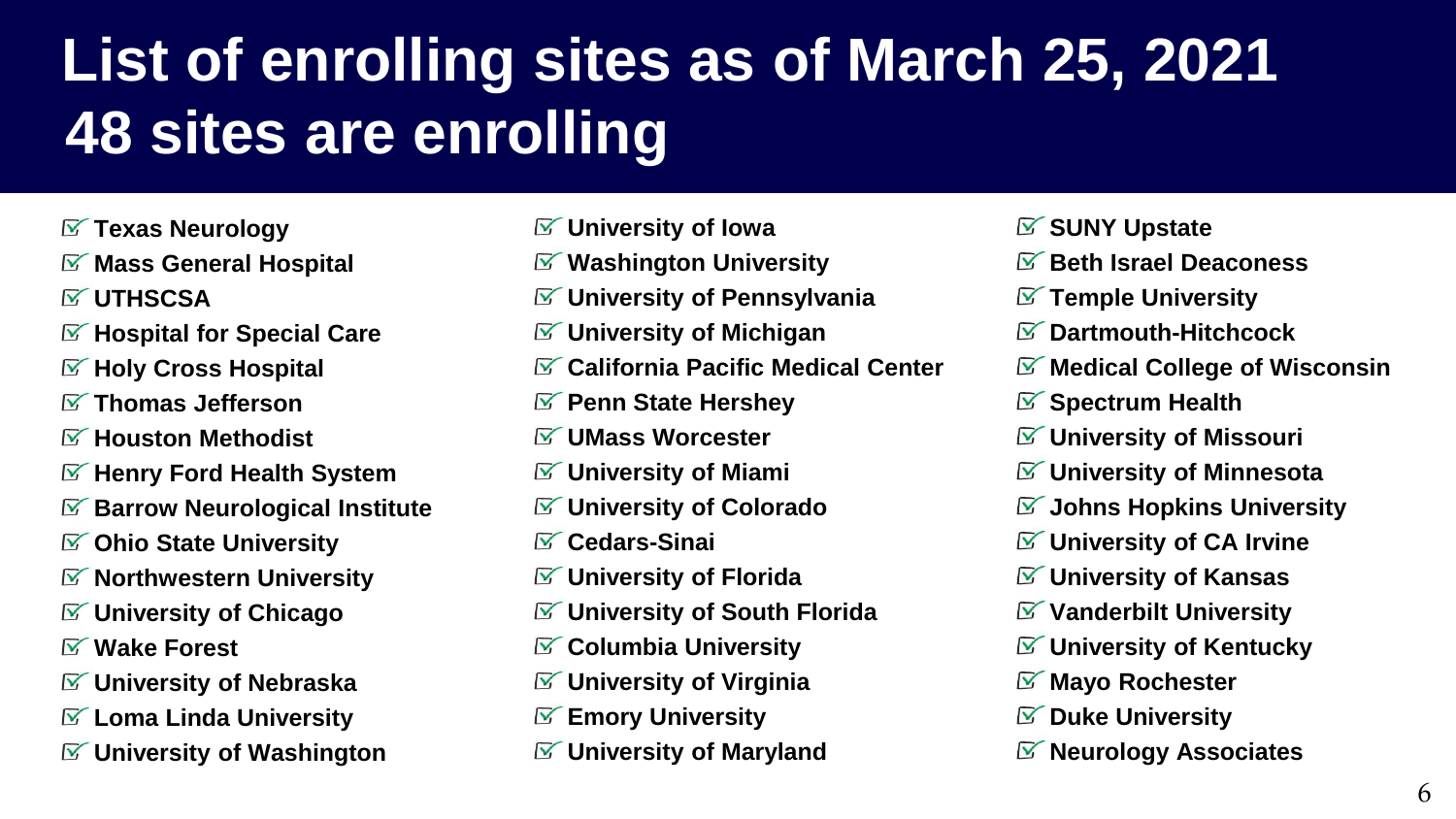### **Enrollment Updates**

Home - Neurology - ALS - News NEWS · MAR | 9 | 2021 Healey Center for ALS Passes 50% Participant Enrollment Milestone for First 3 Regimens in the HEALEY ALS Platform Trial The HEALEY ALS Platform Trial, an initiative led by the Sean M. Healey & AMG Center for ALS at Massachusetts General Hospital and conducted at sites of the Northeast ALS (NEALS) consortium, continues to gain momentum just months after launching in 2020, passing the 50% participant enrollment milestone for the first 3 regimens.



Type

**News** 

Centers and Departments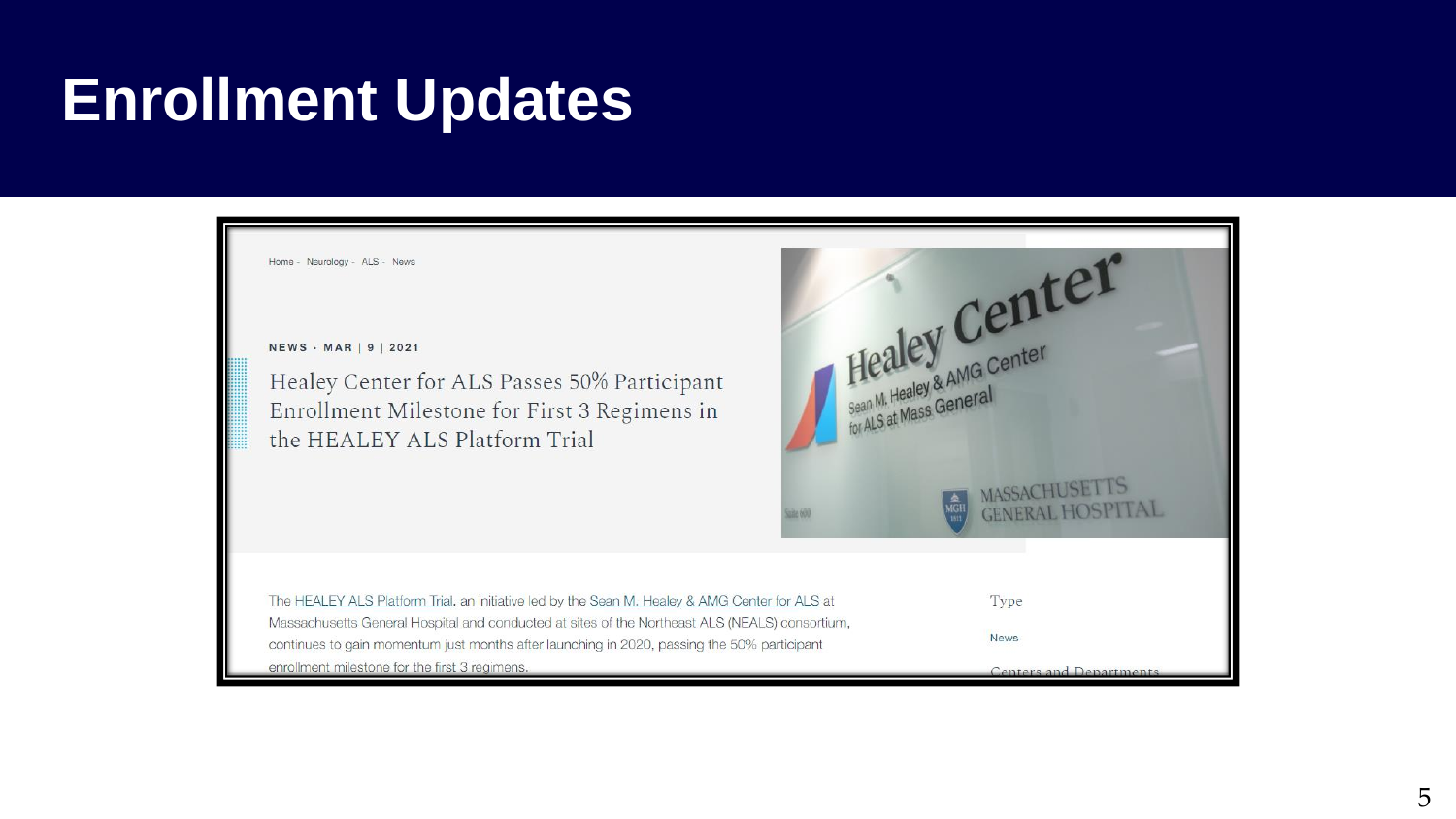# **Enrollment Updates (as of March 25, 2021)**

- **372 individuals with ALS signed informed consent**
- **293 individuals were assigned to a regimen**
- **262 are receiving investigational product (active or placebo)**

*We will continue to update the ALS community on enrollment (website, webinars)*

**To see whether you might qualify, view the list of eligibility criteria online: https://bit.ly/3p4PrLL**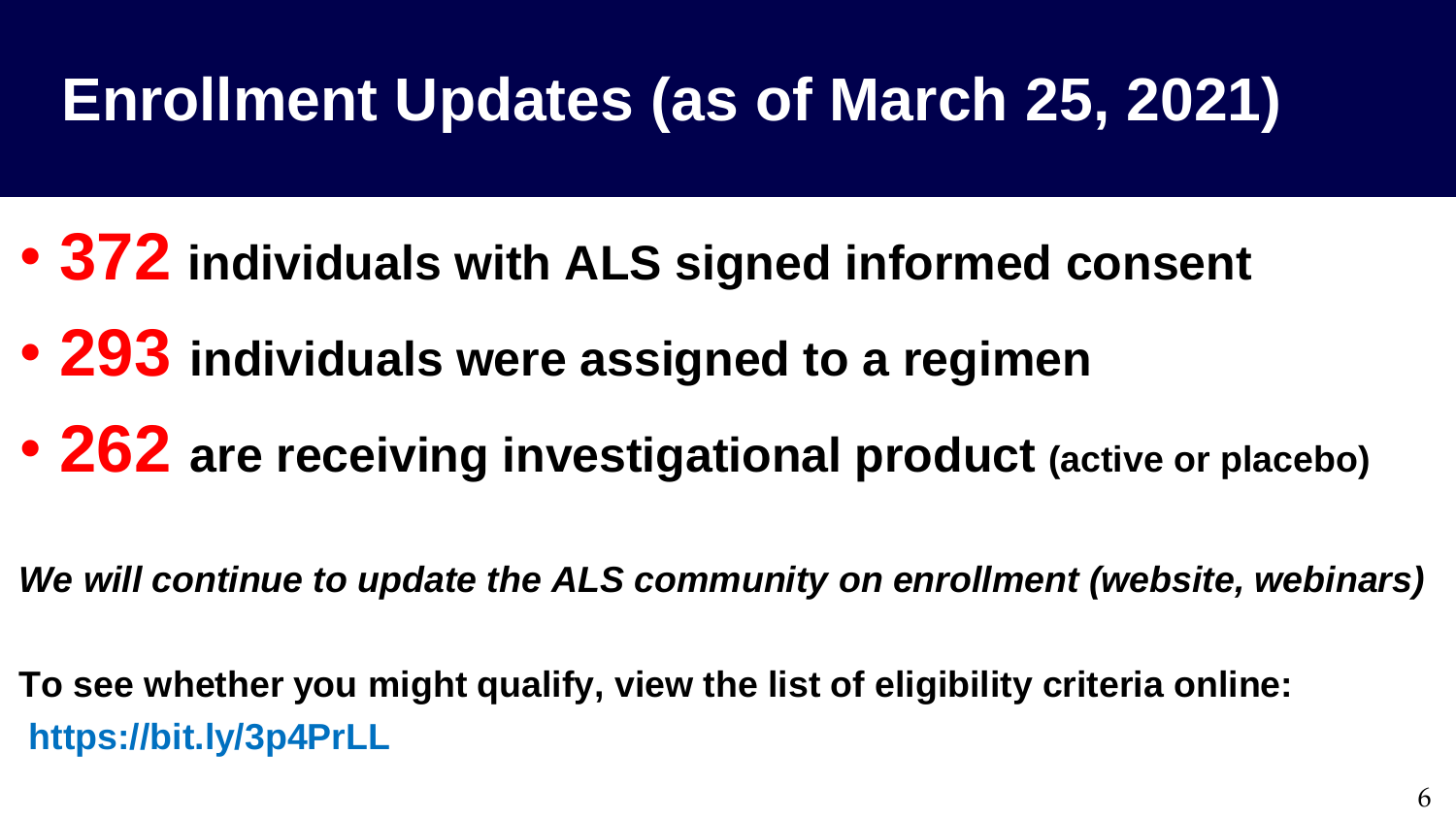### **Patient Navigator**

# Phone: 833-425-8257 (HALT ALS) **Catherine Small Allison Bulat**

[E-mail:healeyalsplatform@mgh.harvard.edu](mailto:healeyalsplatform@mgh.harvard.edu)

**To see whether you might qualify, view the list of eligibility criteria online: https://bit.ly/3p4PrLL**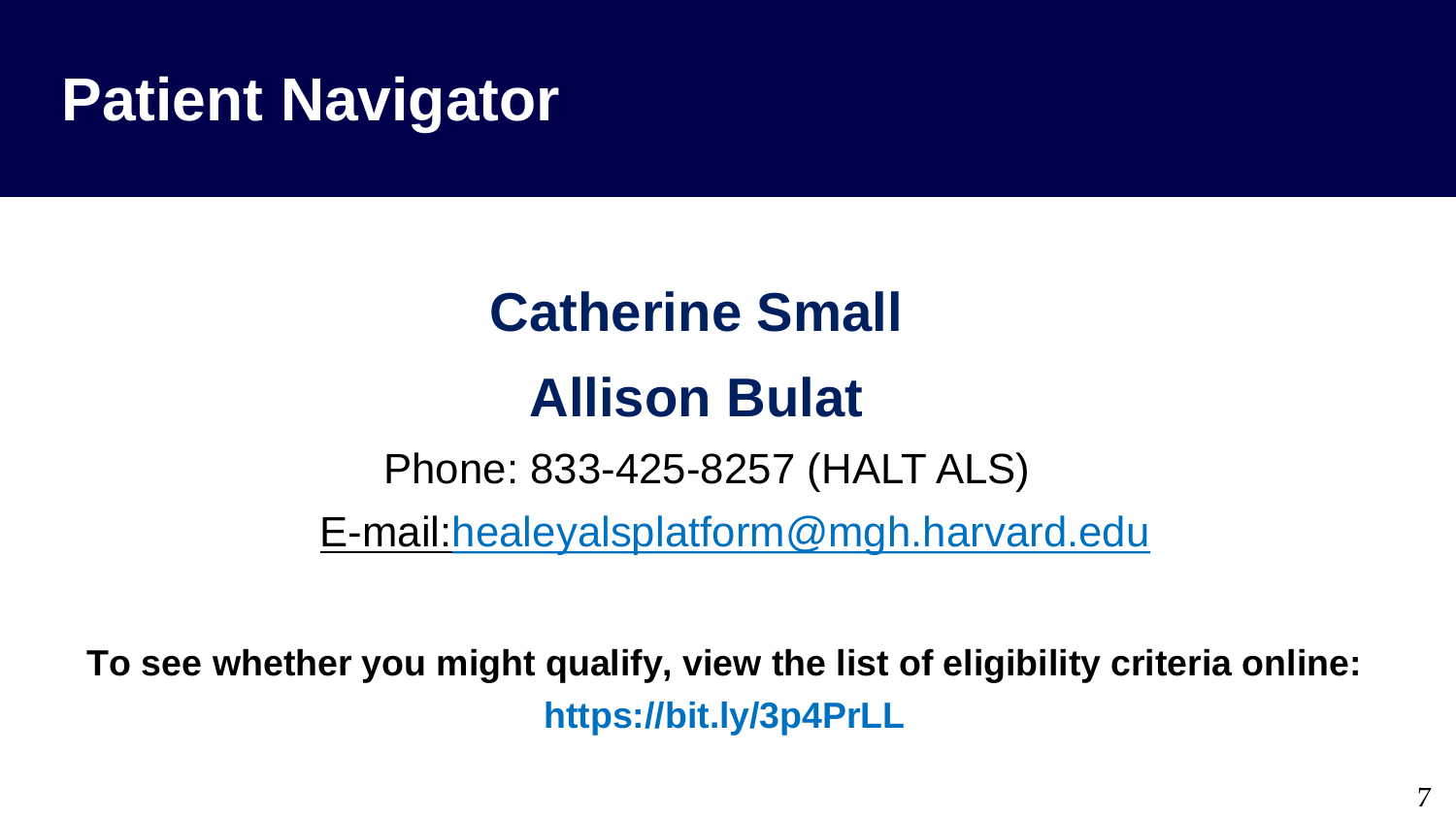### **For More Updates**

#### • **Weekly webinars**

The idea of came from our Patient Advisory Committee: we are excited to be talking with you on a weekly basis and take any questions you might have

• **Find the schedule and registration links on our website https://www.massgeneral.org/neurology/als/research/platform-trial-news/**

#### **Previously: Drug mechanism of action and science webinars**

**Jan 21-** Prilenia/Pridopidine (view recording- https://bit.ly/3ad3qel) **Feb 4 -** Clene/CNM-Au8 (view recording- https://bit.ly/3jB3WWt) **Feb 18-** Biohaven/Verdiperstat (view recording- https://bit.ly/301qdDR) **Feb 25-** UCB/Zilucoplan (view recording- https://bit.ly/3b3cpyS)